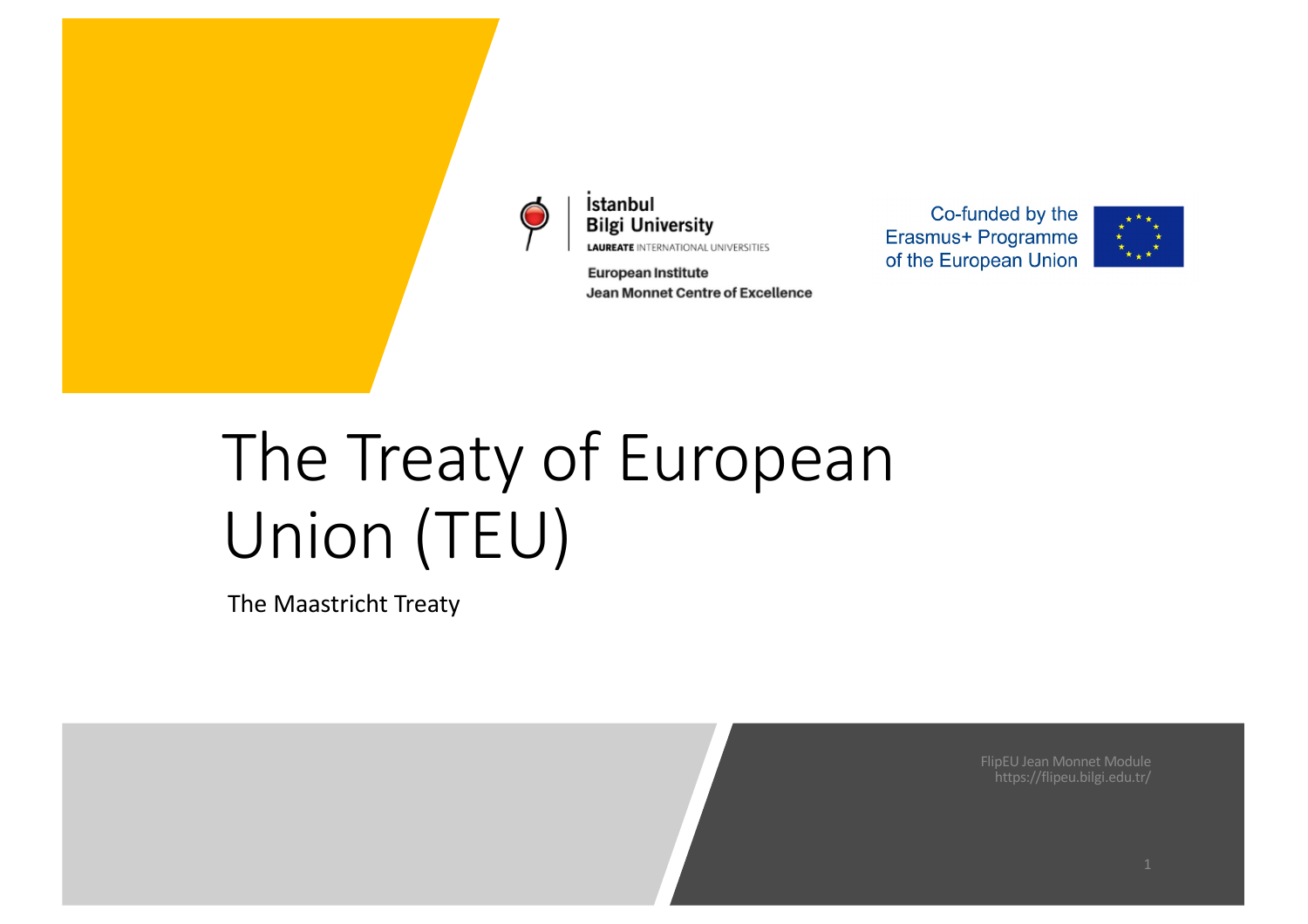#### Objectives and Concepts

- **Objectives:** understanding what happened after the end of the Cold War and how the EU came about.
- **Concepts**: EU, CEEC, enlargement, monetary union, political union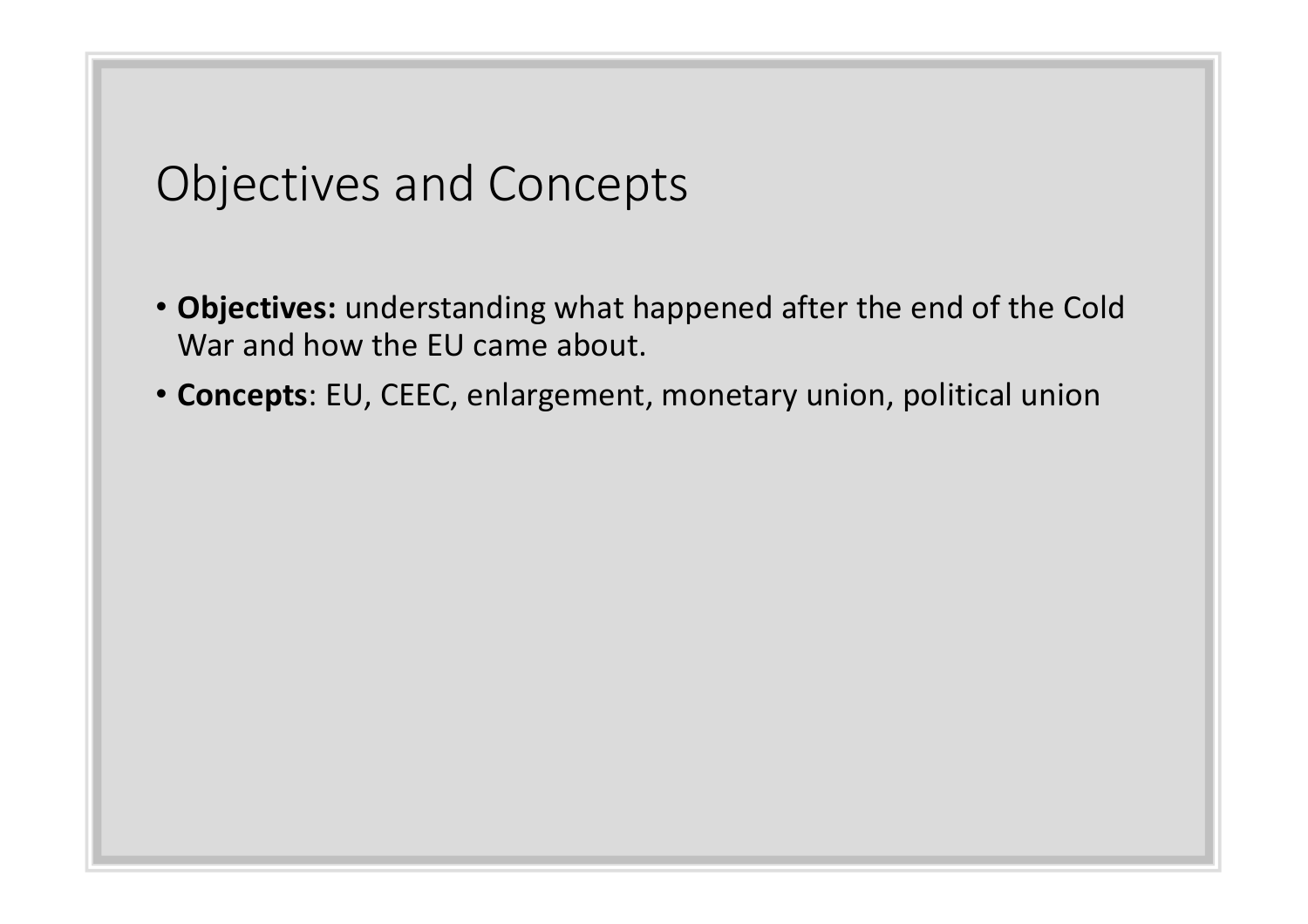#### The 1992 project

- The SEA was a success story. Very quickly 260 out of 279 measures were agreed in the Council of Ministers.
- Thus the Commission President Delors aimed to extent this project: Adding a social dimension to the SEA Agreeing on a monetary union

Both proposals were opposed by UK's Prime Minister Margaret Thatcher.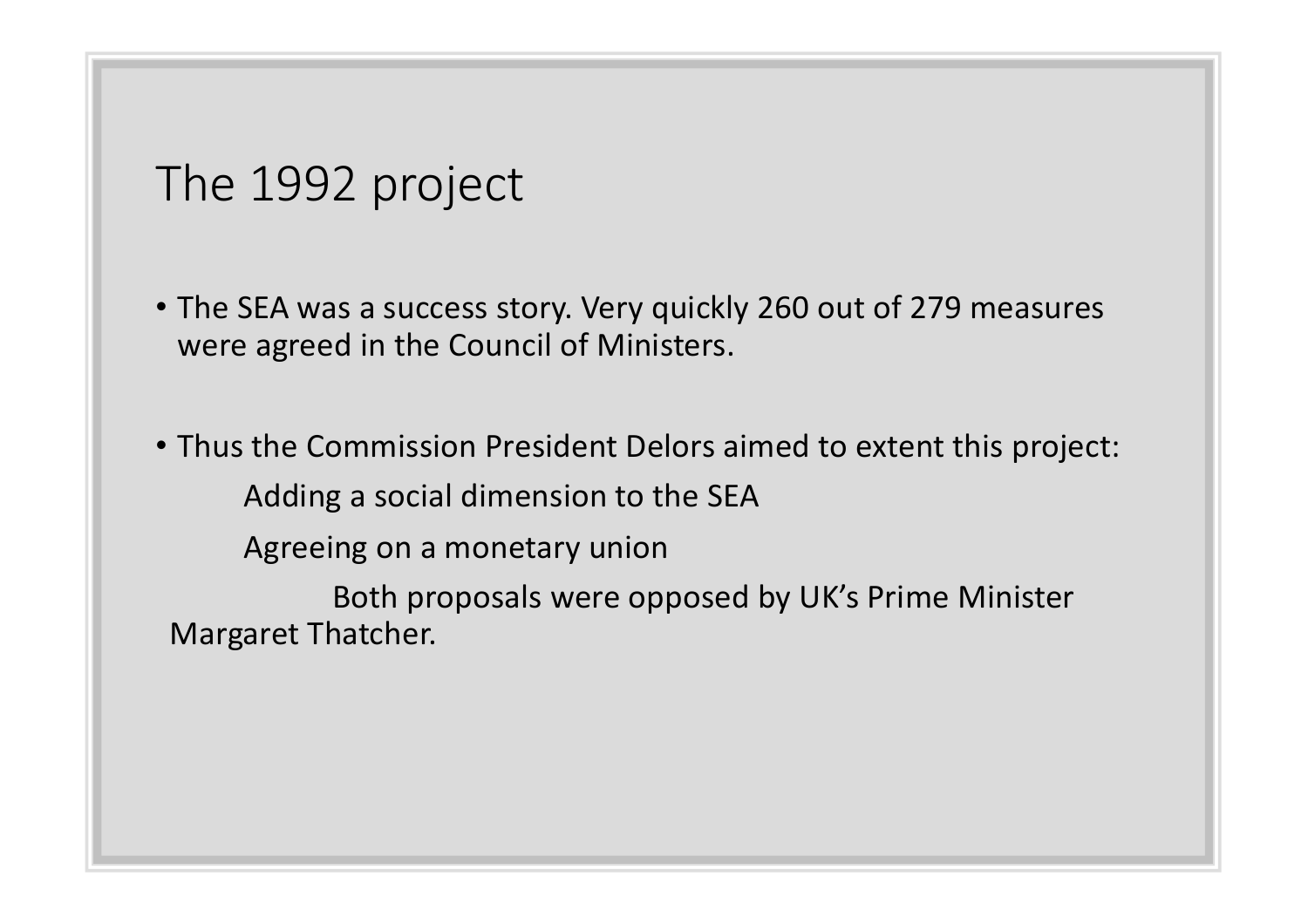## German Reunification

Collapse of communism in 1989-90 and German unification paved the way for political integration:

- Members states had to reconsider the political aspects of EC.
- The Commission President Delors supported it, but was not part of his plan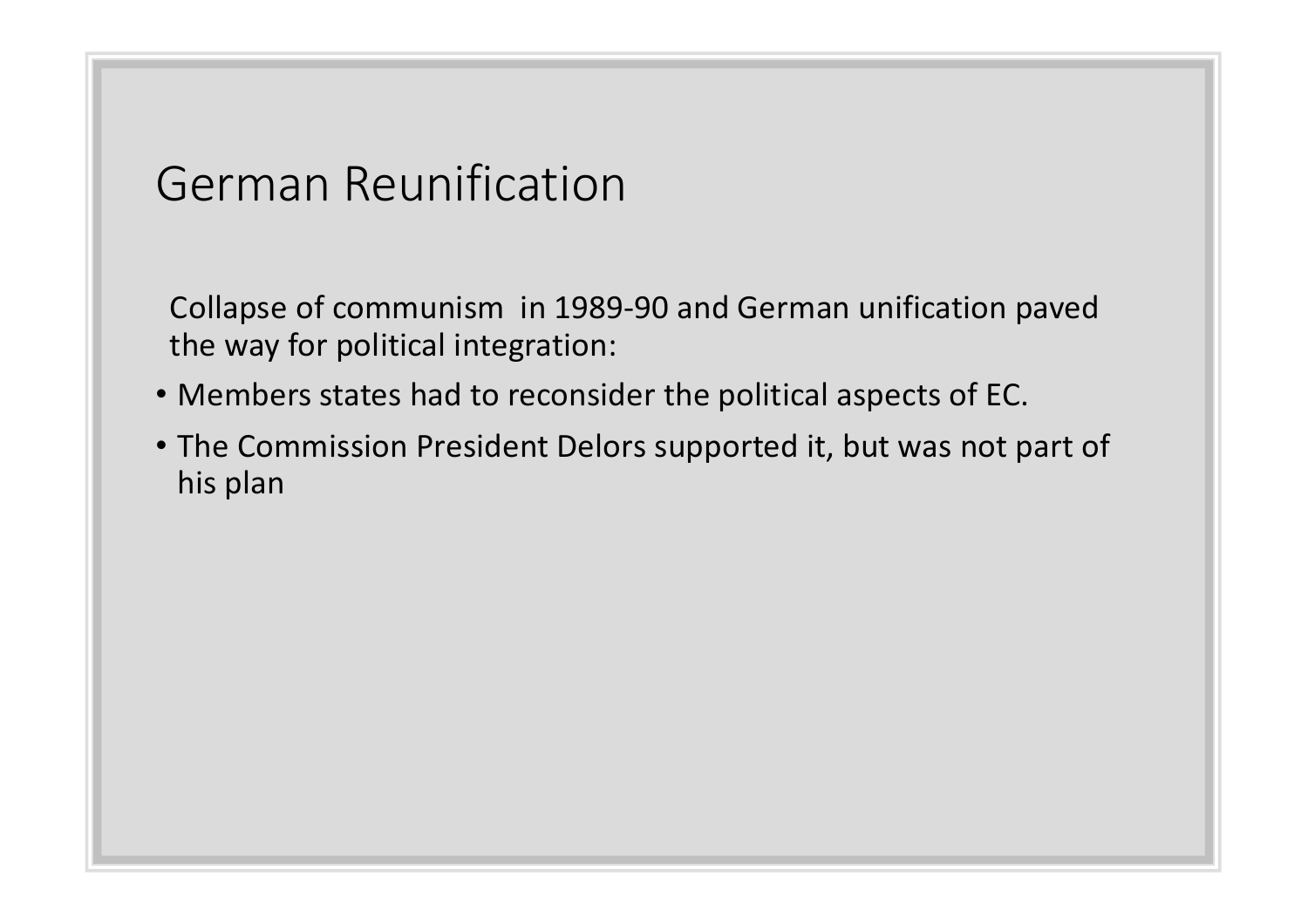## The TEU (Maastricht Treaty)

- Two intergovernmental conferences met throughout 1991 working on a new treaty.
- The TEU was signed in 1992 and entered into force in 1993.
- The biggest achievements of the treaty were:
	- A commitment by most of the member states to adopt a single currency
	- Creation of a three-pillar structure known as the European Union (EU)
	- Incorporation of new areas of co-operation in the fields of foreign and security policy, and justice and home affairs
	- Introduction of the concept of European citizenship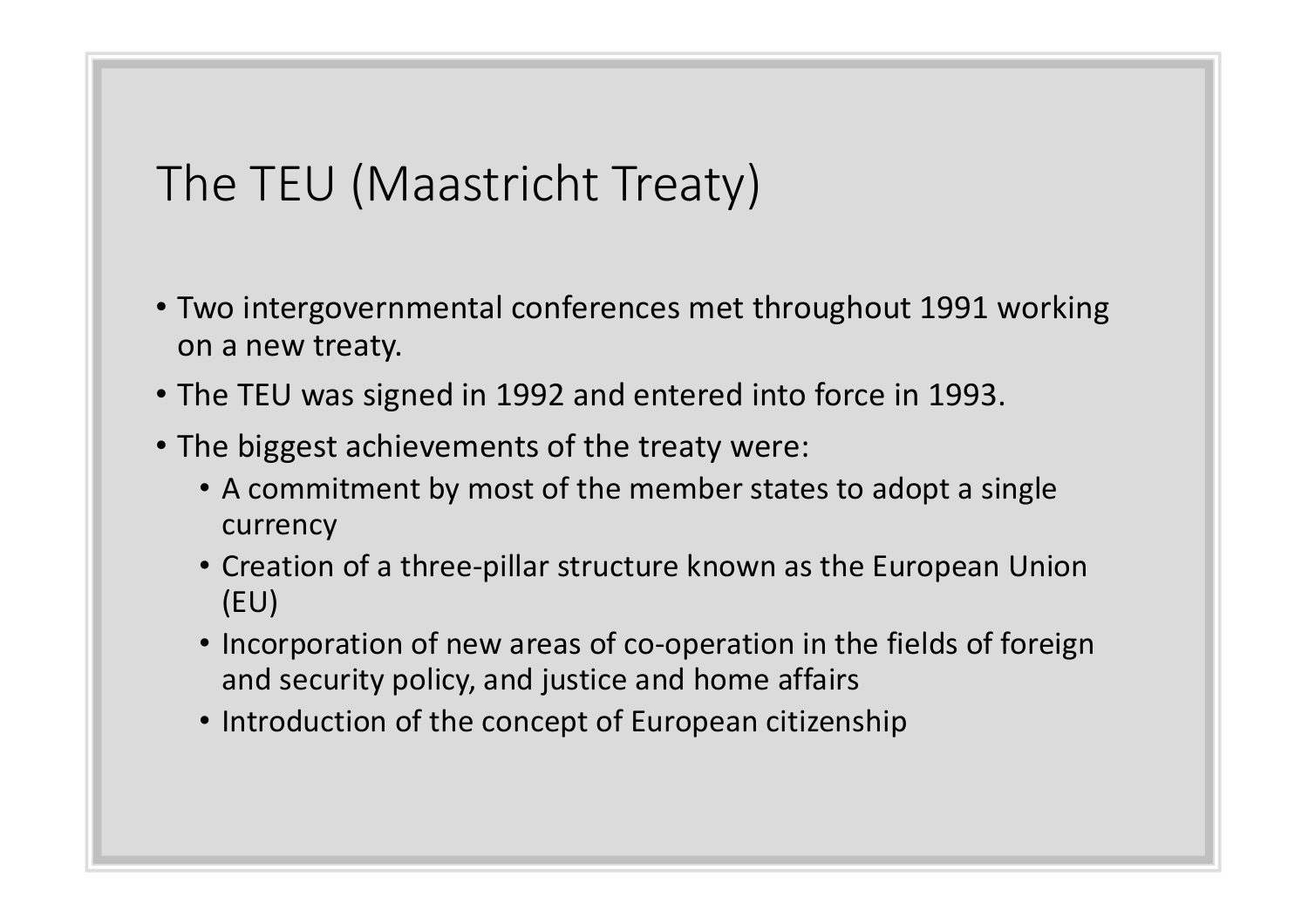# The Single Currency

- Despite British opposition, in 1988 heads of government set out a committee of bankers and technical experts under the chairmanship of Delors.
- The Delors report proposed a three-stage process leading to single currency in 1999.
- The report was presented in European Council meeting in Madrid in 1989
	- All but one agreed to convene an IGC.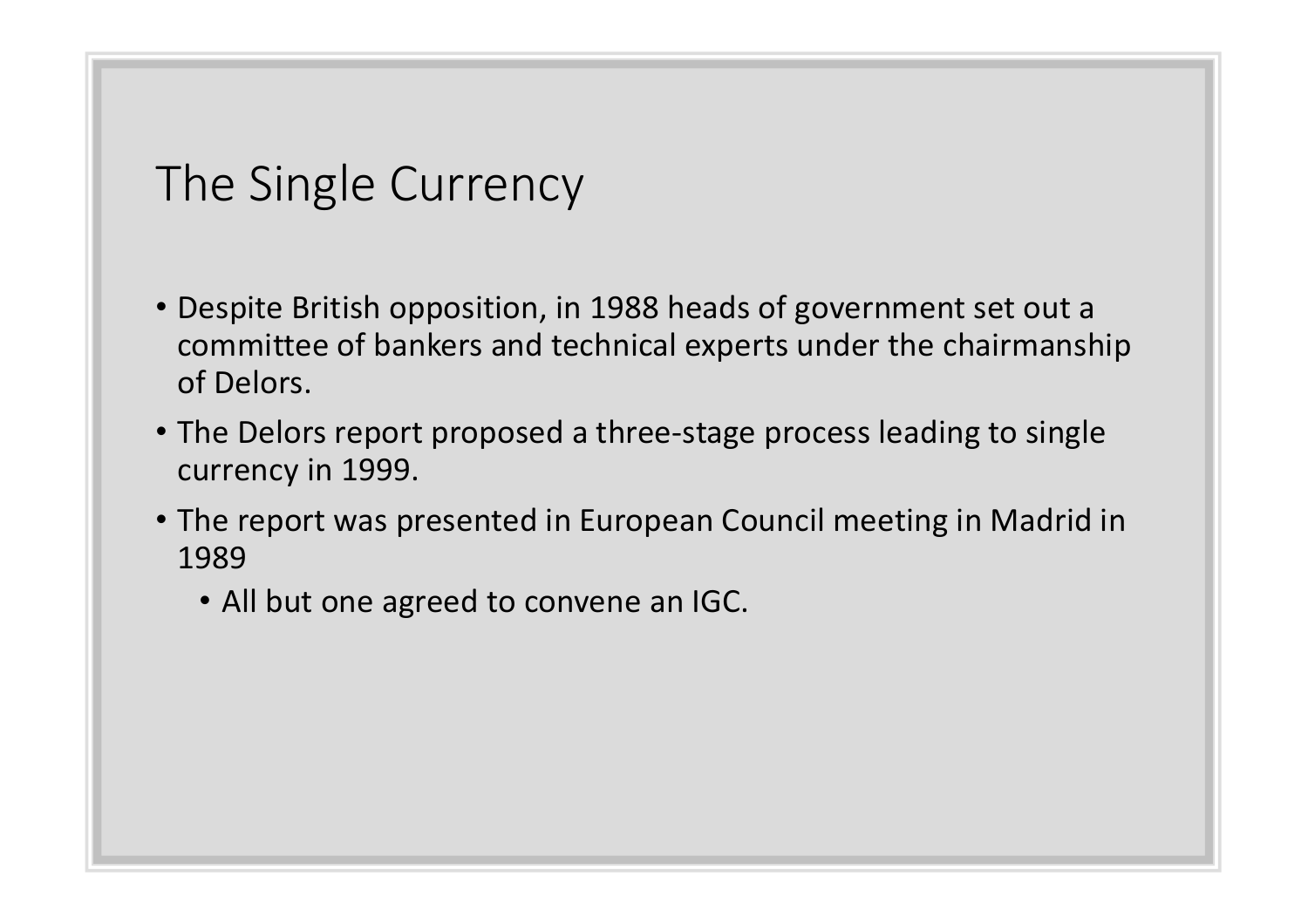## The Social Protocol

The Protocol was annexed to TEU, its principles are:

- Promotion of employment
- Improvement of living and working conditions
- Adequate social protection
- Social dialogue
- The development of human resources to ensure high and sustainable level of employment
- The integration of persons excluded from the labour market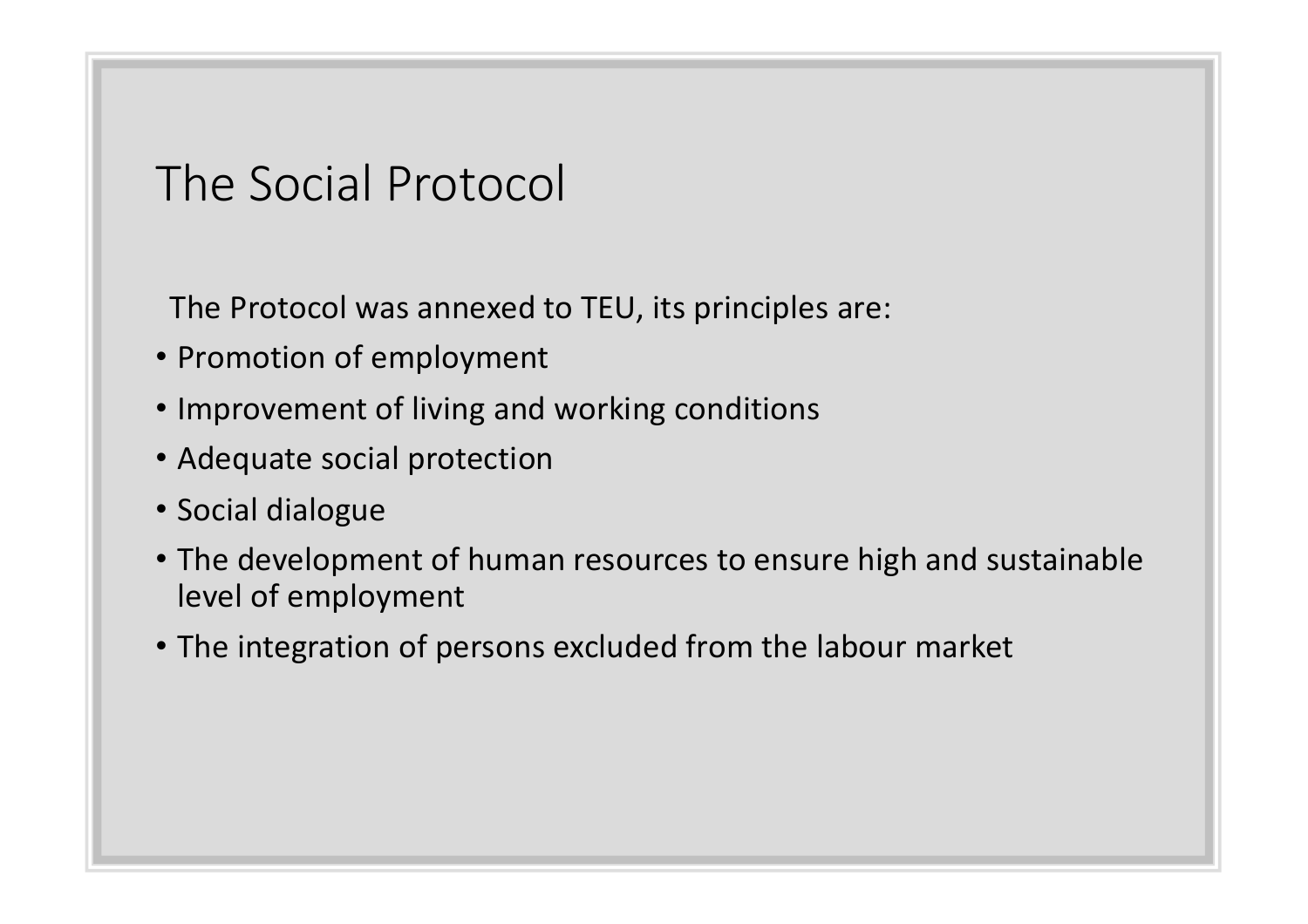## The European citizenship

European citizenship was first defined in the TEU. Any national of an EU country is considered to be a citizen of the EU. EU citizenship does not replace national citizenship: it is an addition to it. Citizenship gives them the right to:

- move and take up residence anywhere in the EU;
- vote and stand in local government and European Parliament elections in their country of residence;
- diplomatic and consular protection outside the EU from the authorities of any EU country if their country of nationality is not represented;
- petition the European Parliament and appeal to the European Ombudsman;
- address the European institutions in any of its official languages and to receive a reply in the same language;
- non-discrimination on the basis of nationality, gender, race, religion, handicap, age or sexual orientation;
- invite the Commission to submit a legislative proposal (citizens' initiative);
- access EU institutions' and bodies' documents, subject to certain conditions.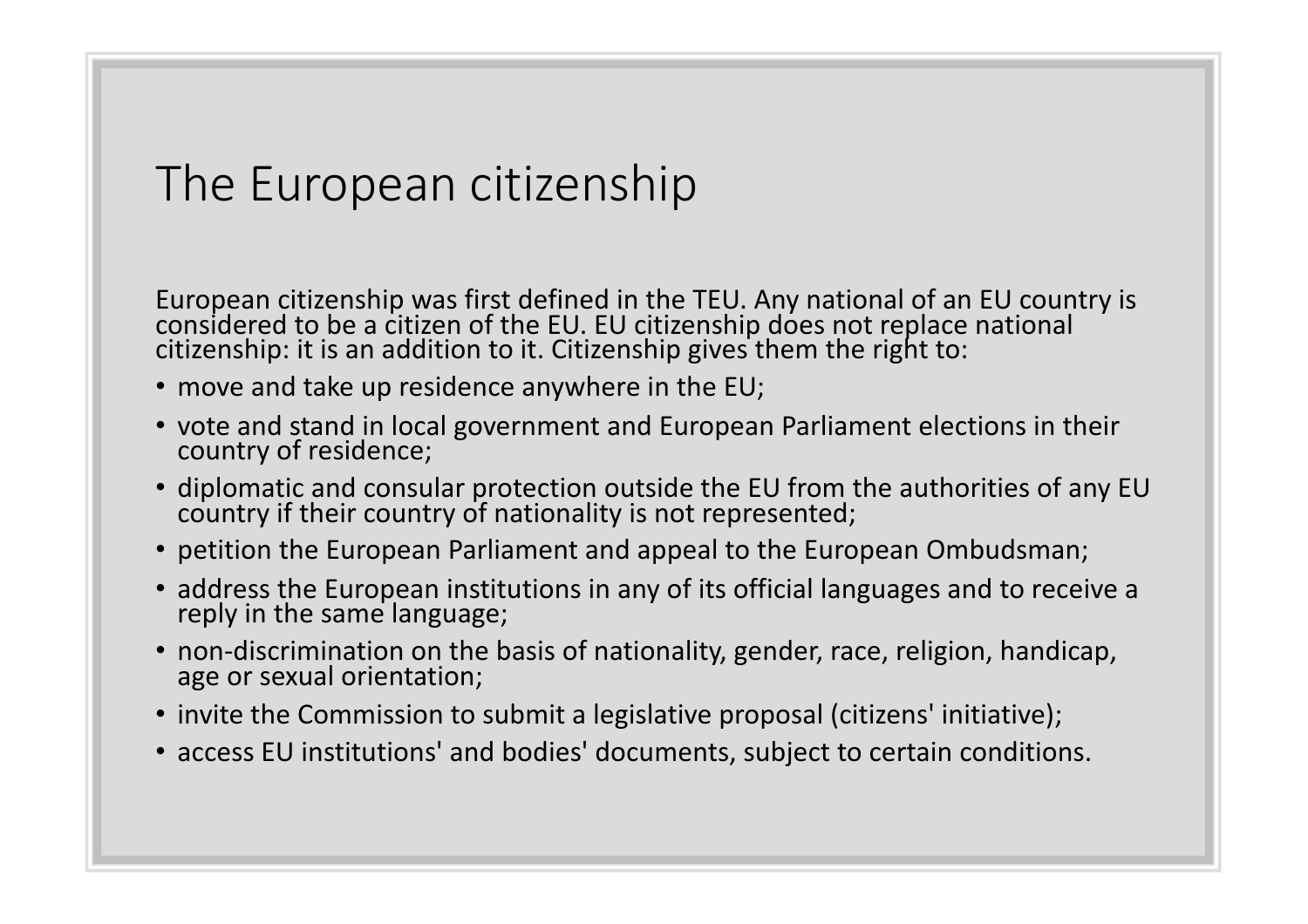## The CFSP

- A Common Foreign and Security Policy was established with the TEU.
- It has been progressively reinforced by subsequent treaties, particularly the Lisbon Treaty.
- The CFSP is guided by the following principles: seeks to preserve peace, reinforce international security and promote international cooperation, democracy, the rule of law, respect for human rights and fundamental freedoms.
- The Union also aimed to establish a European Security and Defence Policy to strengthen the EU's external ability to act through the development of civilian and military capabilities in Conflict Prevention and Crisis Management.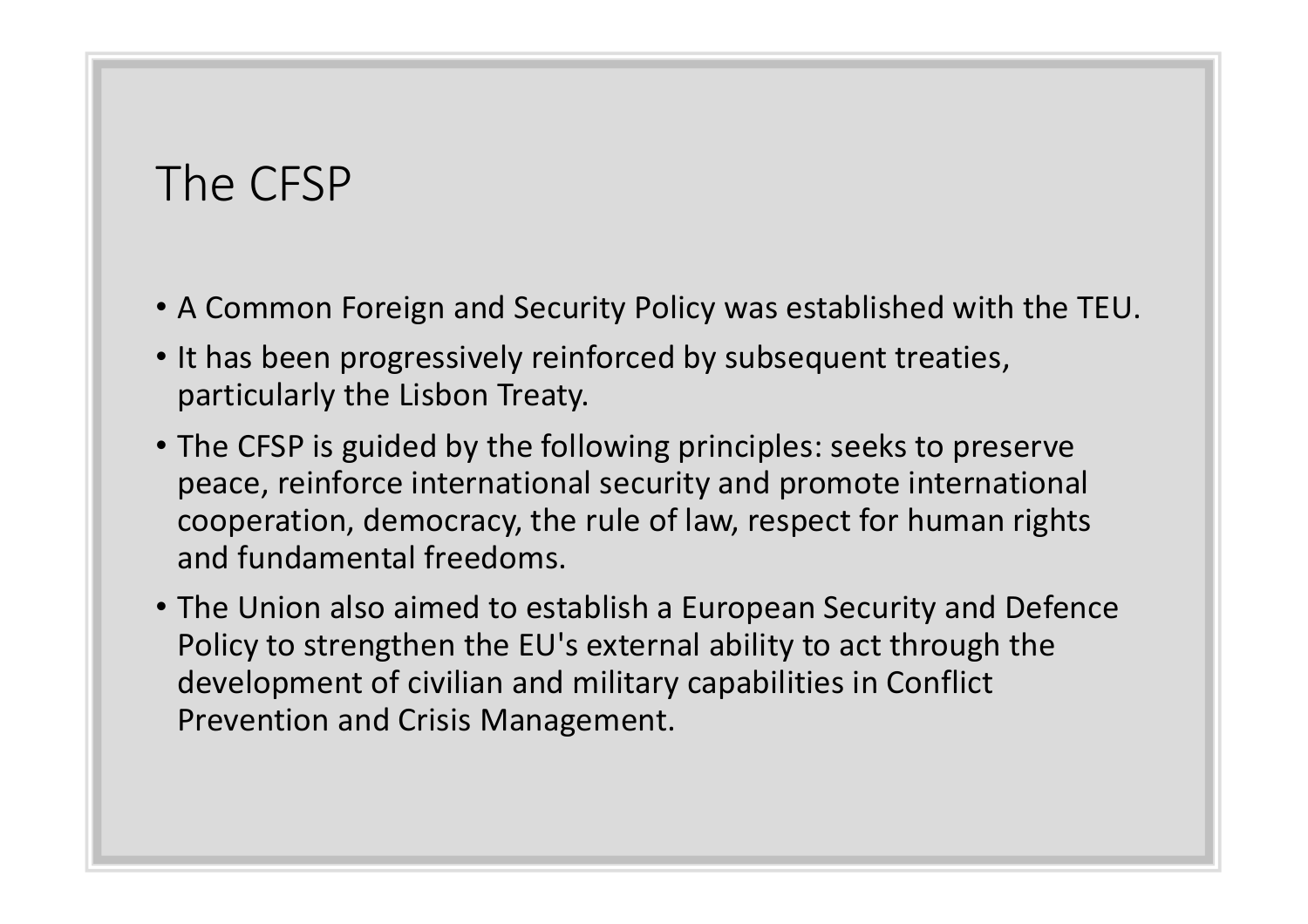## The EFTA enlargement

The EFTA Enlargement took place in 1995. Compared to other enlargements, this was easy as the countries politically and economically were ready to integrate.

- Sweden
- Austria

Finland